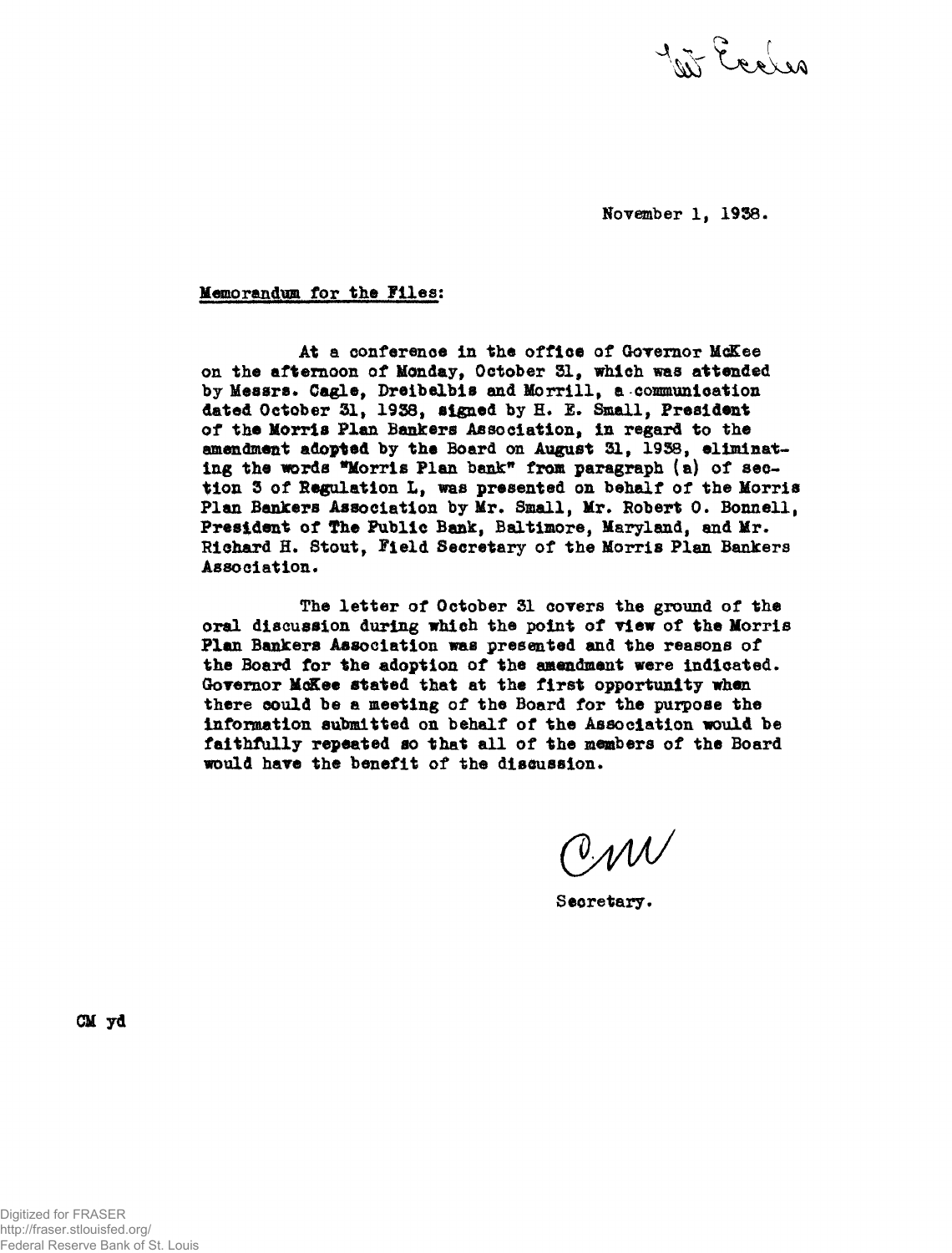**(letterhead of)**

## **MORRIS PLAN BANKIES ASSOCIATION**

**Washington Building Washington, D.C.**

**October 31, 1938.**

**Board of Governors of the Federal Reserve System Washington, D. C.**

## **Gentlemen:**

**Section 3S9 of the Banking Act of 1935, which became effective August 23 of that year, amended Section 8 of the Clayton** Act relating to interlocking directorates. The amended section 8 **had the effect of providing that directors of a member of the Federal Reserve System or of a bank organized under the laws of the United States mould not be eligible to serve as a director of any other bank, with certain exceptions, on or after February 1, 1939. But amended Section 8 further provided that notwithstanding the above the Board of Governors of the Federal Reserve System may by regulation permit such service to a director of not more than one other such institution.**

**Authority was given the Federal Reserve Board to issue any regulations it deemed necessary to enforce compliance with the provision of Section 8. Pursuant to that authority, Regulation L, dated January 4, 1936, was issued by your Board, which provided for certain exceptions under Section 8 of the Clayton Act relating to interlocking directorates. These exceptions, set out in Section 3, paragraph (a) of the Regulations, permitted directors to serve on the boards of not more than "one Morris Plan bank, cooperative bank, credit union or other similar institution<sup>1</sup>\*.**

**Under the 1935 Banking Act and the interpretation of Regulation L just mentioned, all banks, with the exceptions set forth above, were required to reorganize their boards so as to terminate any interlocking directorates before February 1, 1939, or in a period** of approximately 3<sup>}</sup> years.

**Under date of August 31, 1938, however, the Federal Reserve Board amended Regulation L (Section St paragraph (a), by eliminating from the original regulation the words Morris Plan bank\*. This has the effect of requiring Morris Plan institutions to reorganize their Boards of Directors in order to comply with the provisions of Regulation L as amended within a period of five months, instead of the three and a half year period allowed commercial banks for compliance.**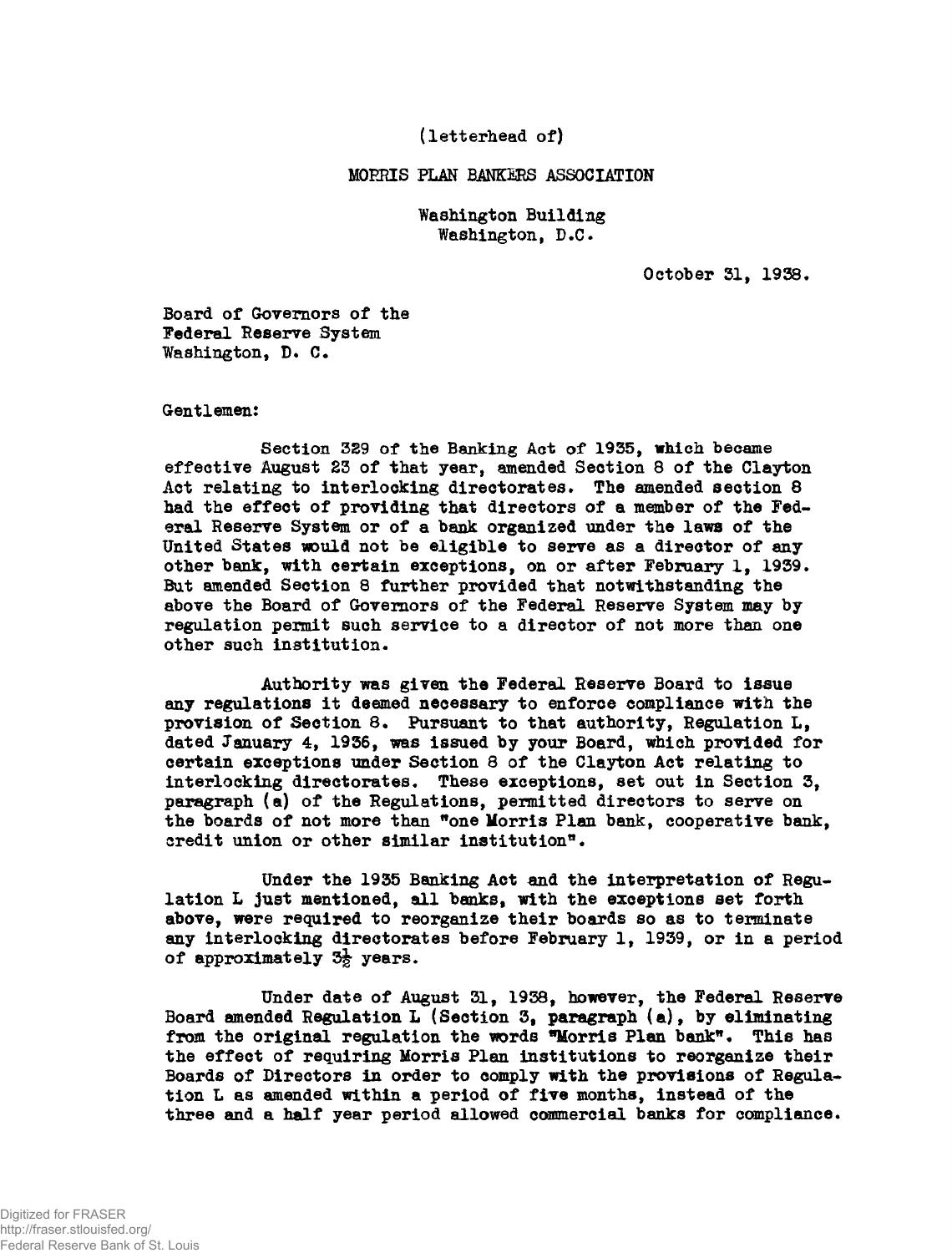**Morris Plan institutions are whole-heartedly in favor of efforts to strengthen and stabilize banking in the United States, and are in sympathy with the desire of your Board to eliminate abuses to** which interlocking directorates contributed. However, the compliance **with the provisions of Regulation L as amended August SI of tills year presents to Morris Flan institutions an almost insurmountable problem, in the solution of which the Morris Plan Bankers Association earnestly solicits your cooperation•**

**In order to furnish you the facts pertinent to the dilemma in which we now find ourselves, the following is submitted:**

**It is generally conceded that Morris Plan institutions were the pioneers in furnishing on a nationwide basis consumer credit facilities. It was recognized that if the operations of these pioneer institutions were to be conducted successfully and the development of consumer credit as a component part of the credit structure of the country was to be an orderly one the best banking brains available in each community where such institutions were organized should be en**listed in the undertaking. Consequently, a sisable number of the **original directors of Morris Plan institutions were members of the banking fraternity, and from time to time other bankers have been added to these Boards.**

**The success of Morris Plan institutions over a period of more than a quarter of a century would indicate that the above policy was a sound one\* Even the financial debacle of 1932 and 1935 left Morris Plan institutions, as a group, with an enviable record. It would appear, therefore, that, insofar as Morris Plan institutions are concerned, interlocking directorates have proved to be a stabiliz**ing and strengthening influence. But it is apparent that the very **policy which has been followed ty a substantial number of Morris Plan banks increases theirdifficulties in attempting to comply with amended Regulation L.**

**A hasty survey shows that out of 92 Morris Plan institutions from whom we have heard, 57 of them will lose 199 directors.**

**In two instances as many as 13 directors will have to be replaced and several will, in a few months, have to find suitable substitutes for from thirty-three to fifty percent of the members of** their **Boards**.

**Despite the prestige of these institutions, it would be exceedingly difficult to avoid unfavorable public reaction to the fact that the outstanding bankers and, in many instances, the most prominent citizens of their respective communities are precipitously severing their connections with a financial institution.**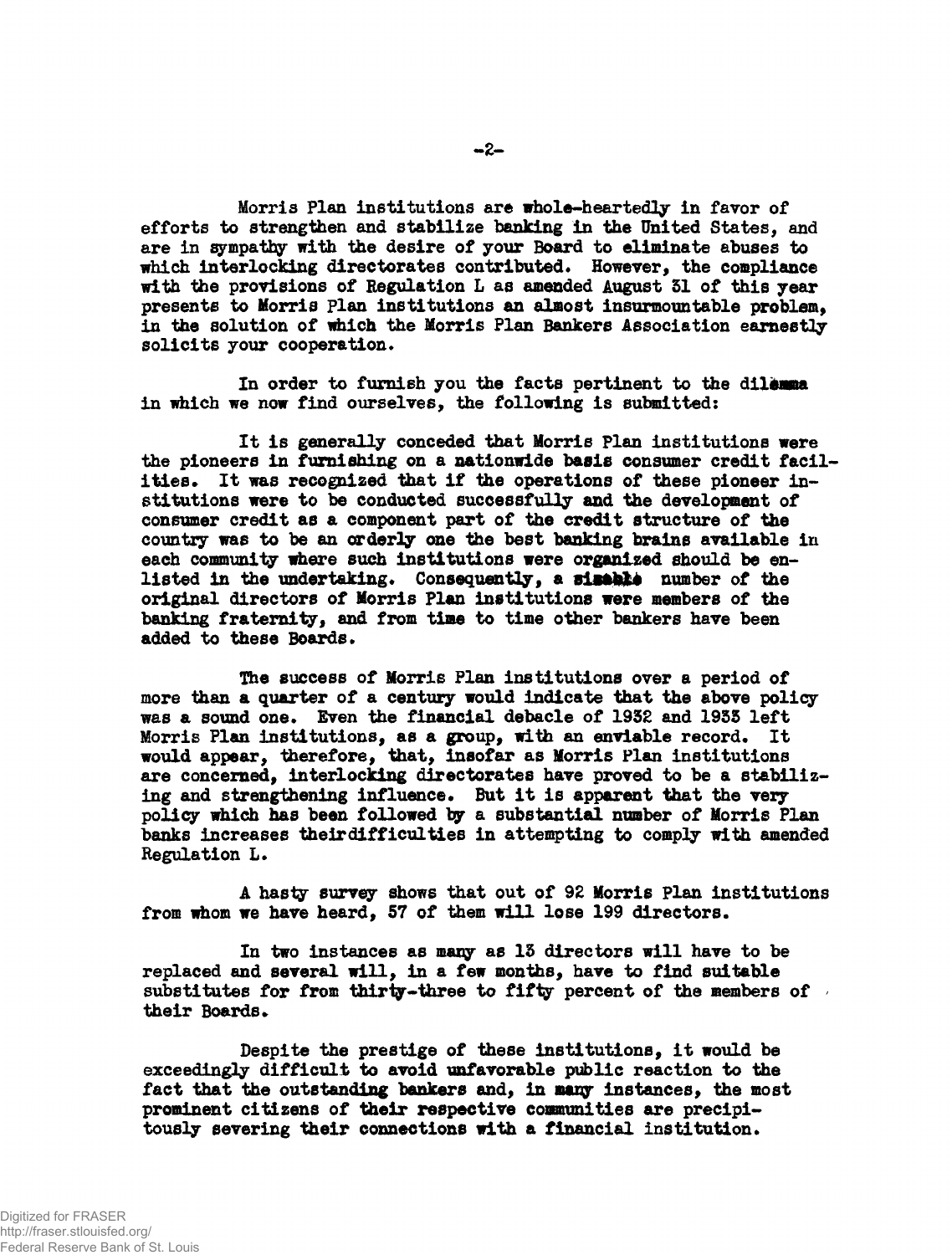**It would be even more difficult during the short period left for Morris Plan banks to comply with Regulation L as amended, to persuade equally outstanding citizens, whose advice and counsel as directors would be valuable, to take on additional responsibilities and to make the investment necessary in order to qualify as directors within the five month period allowed; a difficulty which Congress recognised when it fixed a three and one half year limit for compliance by commercial banks\* There can be little doubt but what the stability of many Morris Plan banks would be jeopardized.**

**Under these circumstances, the Morris plan Bankers Association respectfully urges your Board to give immediate consideration to this problem and to grant Morris Plan institutions an adequate measure** of relief from a most embarrassing situation.

**For purposes of clarification, we also wish to direct your attention to certain facts, which may be helpful in your consideration of our difficulty •**

**While all of our member institutions operate <sup>w</sup>the Morris Plan of Industrial Banking<sup>9</sup>, they are set up to conform with the statutes of the various states under which they were organized and operate. As a result, they divide themselves into three classifications:**

- 1. Banks of deposit accepting personal checking **accounts as well as savings or time deposits**
- **2. Banks of deposit accepting only savings or time deposits**
- **3. Corporations organised under other than the Banking Law and not permitted to accept deposits as such but authorised to sell choses in action designated as Investment Certificates, Debentures, etc.**

**In practically all instances, the banks belonging to group one accept demand accounts only from individuals, the service being rendered in connection with a program to provide a complete banking service for the individual but without any attempt to offer commercial bank accommodations. These banks, obviously, do not solicit nor do they accept commercial accounts.**

**Banks operating under the second classification are pure** savings banks which accept only time deposits. They accept no demand **deposits and are in no way competitive with what we generally understand as a commercial bank operation.**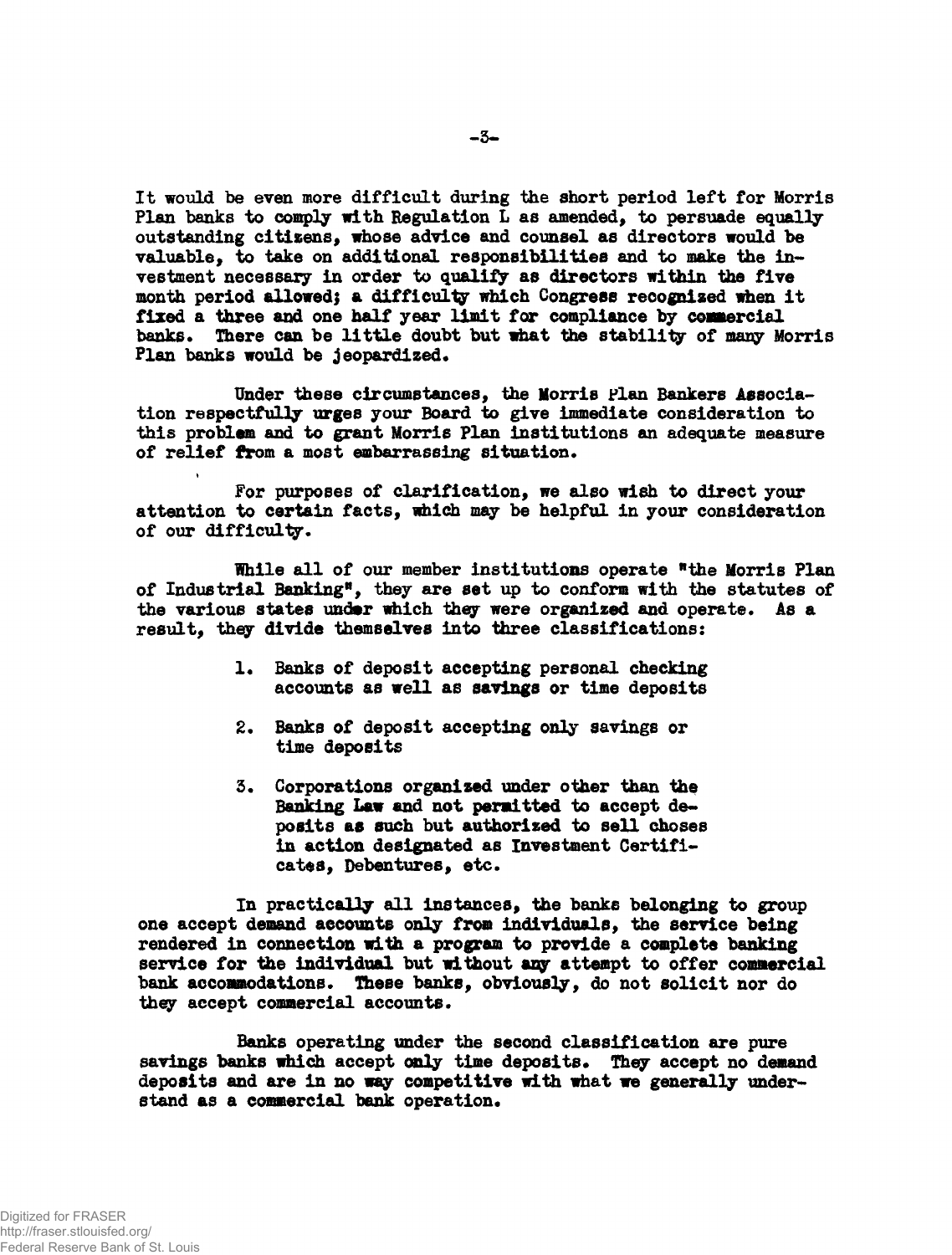**The institutions which belong to the third classification are definitely not banks of deposit. This point was recognized when the Federal Deposit Insurance Corporation ruled them ineligible for** membership. It, therefore, seems apparent, to us, that Regulation L **as amended was never intended to apply to those institutions covered in the third classification.**

**In the first classification 15 Morris Plan banks are members** of the Federal Deposit Insurance Corporation. Of these, 9 would be **affected by Regulation L as amended. The most seriously affected are the banks in Duluth, Minnesota; Cincinnati, Ohio; Wilmington, Delaware; St. Louis, Missouri; New York City.**

Of the banks falling into group No. 2, 25 are members of **the Federal Deposit Insurance Corporation and 8 would be affected, Baltimore and Youngstown the most seriously.**

**In the third classification 40 institutions will be affected.**

**Some of these, as pointed out earlier in this letter, would** lose the majority of their present directors if they were required to **comply with Regulation L as amended. If, however, our assumption is correct that those institutions which are properly grouped in the third classification mentioned above are not subject to the provisions of Regulation L as amended, then our concern is confined to the predicament in which banks grouped in classifications 1 and Z above now find themselves.**

**While the act, in its entirety, is aimed at the elimination of interlocking boards of competitive institutions, Congress in amending Seotion 8 of the Clayton Act of 19S5 specifically excepted Mutual Savings Banks. It thereby indicated a willingness to recognize differences of degree in competition.**

**We must admit that a certain amount of competition exists between all financial institutions, but we respectfully point out that the amount of competition which does exist between the relatively small portion of the commercial bank's business which is handled in its personal loan department and Morris Plan institutions, is not out of line with the competition which exists between commercial banks and mutual savings banks, cooperative banks and credit unions. Consequently the effect of Regulation L as amended appears to be discriminatory against Morris Plan banks in favor of mutual savings banks, cooperative banks and credit unions.**

**The above action by Congress would appear to furnish your Board justification for any exception it might be willing to make in** the case of Morris Plan institutions.